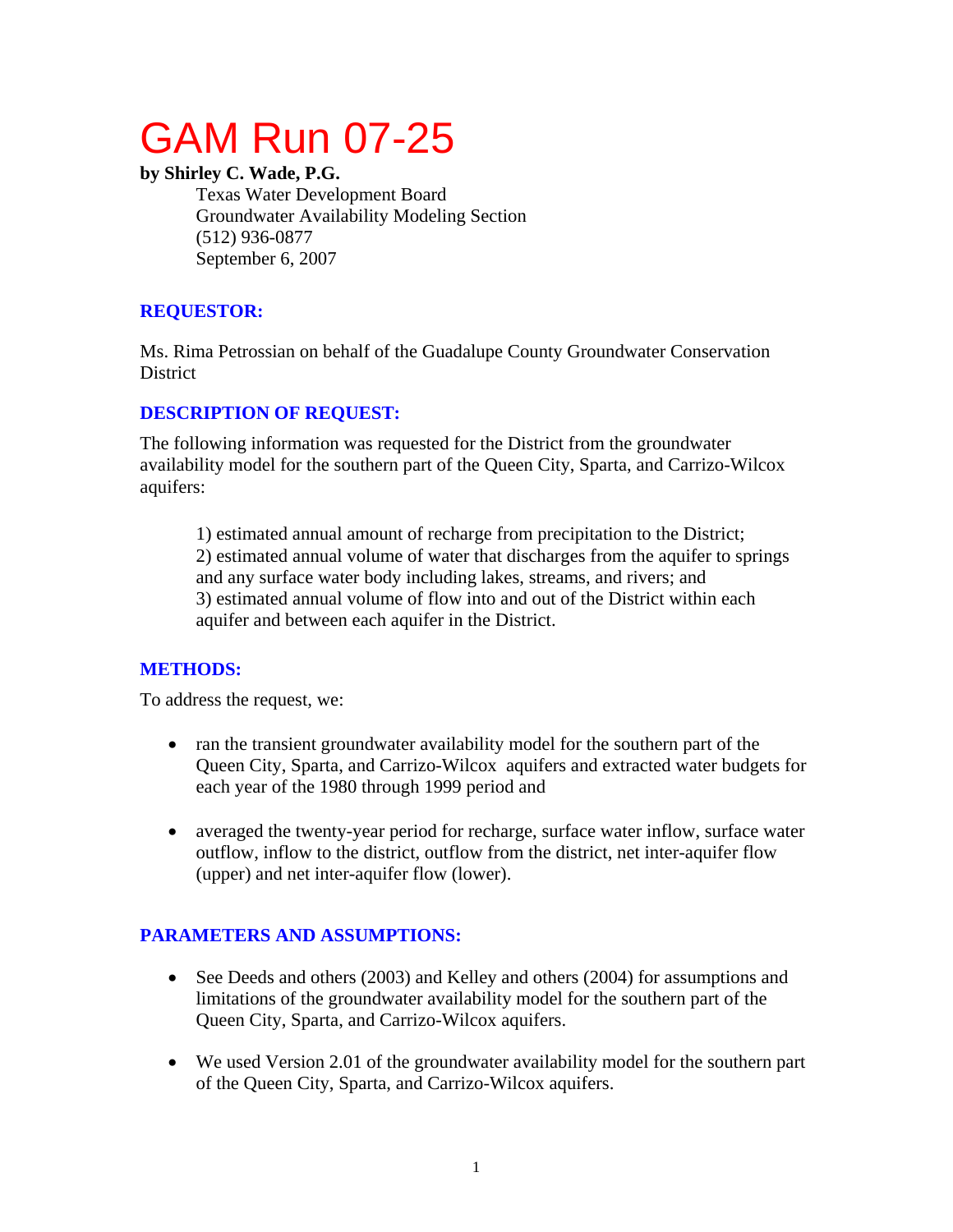- The groundwater availability model includes eight layers, representing:
	- 1. Sparta Aquifer (Layer 1),
	- 2. Weches Confining Unit (Layer 2),
	- 3. Queen City Aquifer (Layer 3),
	- 4. Reklaw Confining Unit (Layer 4),
	- 5. Carrizo Aquifer (Layer 5),
	- 6. Upper Wilcox Aquifer (Layer 6),
	- 7. Middle Wilcox Aquifer (Layer 7), and
	- 8. Lower Wilcox Aquifer (Layer 8).
- The root mean square error (a measure of the difference between simulated and actual water levels during model calibration) in the entire model for 1999 is 23 feet for the Sparta Aquifer, 18 feet for the Queen City Aquifer, and 33 feet for the Carrizo Aquifer (Kelley and others, 2004).

#### **RESULTS**:

#### **Recharge and water budget**

A groundwater budget summarizes how the model estimates water entering and leaving the aquifer. The groundwater budget for the average values from the transient model (1980 to 1999) is shown in Table 1. The components of the budgets shown in Table 1 include:

- Surface water inflow and outflow—This is the total surface water entering the aquifer (inflow) through streams or reservoirs, or total surface water exiting the aquifer (outflow) to streams, reservoirs, drains (springs), or through evapotranspiration (return of moisture to the air through both evaporation from the soil and transpiration or loss of water vapor by plants).
- Lateral flow into and out of District—This component describes lateral flow within the aquifer between the District and adjacent counties.
- Net inter–aquifer flow—This describes the vertical flow, or leakage, between aquifers or confining units. This flow is controlled by the relative water levels in each aquifer and aquifer properties of each aquifer that define the amount of leakage that can occur. "Inflow" to an aquifer from an overlying or underlying aquifer will always equal the "Outflow" from the other aquifer, except for the top layer where flow from and to overlying younger aquifers are simulated with a general head boundary condition.
- Recharge from precipitation is the areally distributed recharge due to precipitation falling on the outcrop areas of the aquifers (where the aquifer is exposed at land surface) within the District. The information needed for the District's management plan is summarized in Table 2.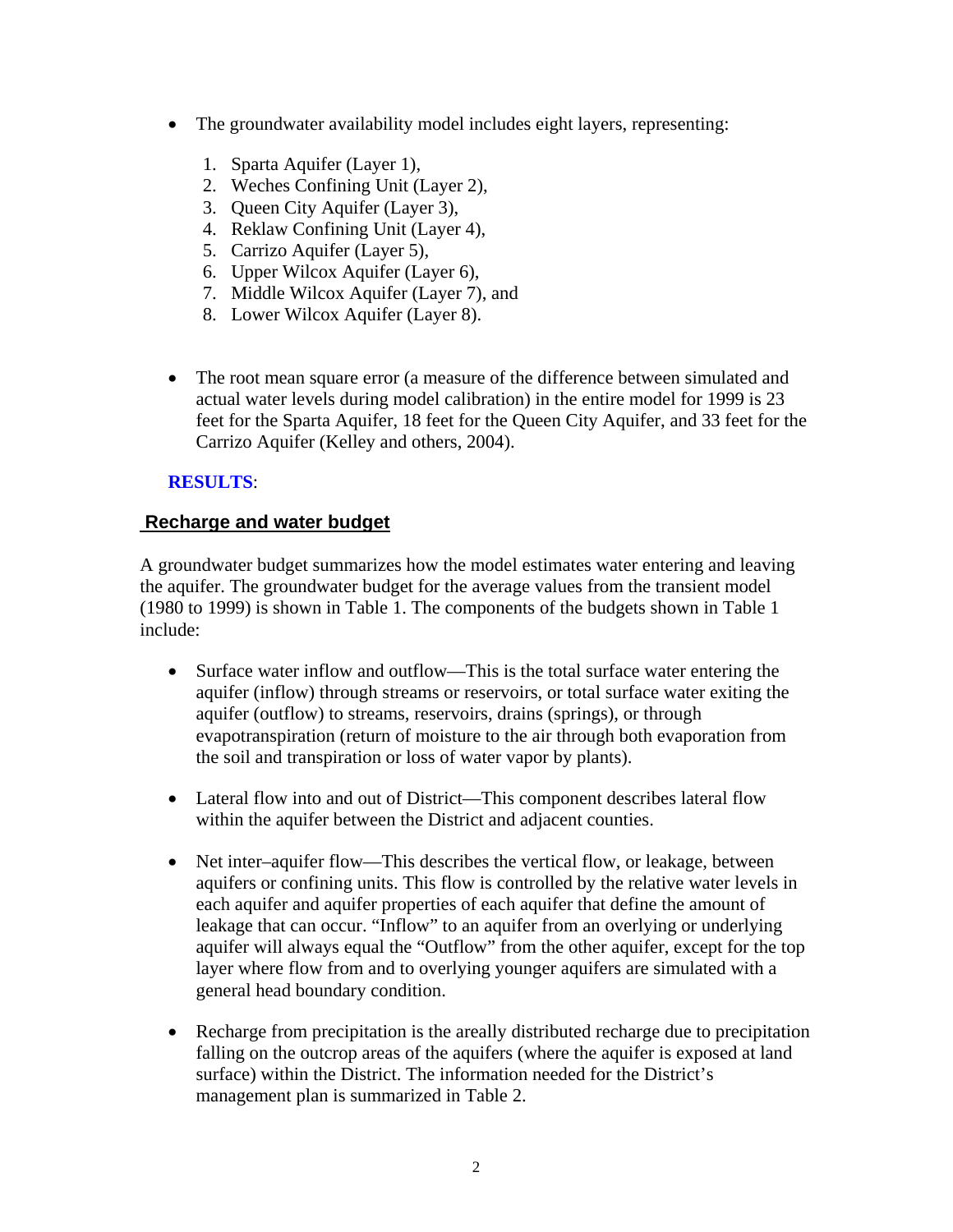#### **REFERENCES:**

- Deeds, N., Kelley, V., Fryar, D., Jones, T., Whallon, A. J., and Dean, K. E., 2003, Groundwater Availability Model for the Southern Carrizo-Wilcox Aquifer: contract report to the Texas Water Development Board, 452 p.
- Kelley, V.A., Deeds, N.E., Fryar, D.G., and Nicot, J.P., 2004, Groundwater availability models for the Queen City and Sparta aquifers: contract report to the Texas Water Development Board, 867 p.



The seal appearing on this document was authorized by Shirley C. Wade, P.G. on September 6, 2007.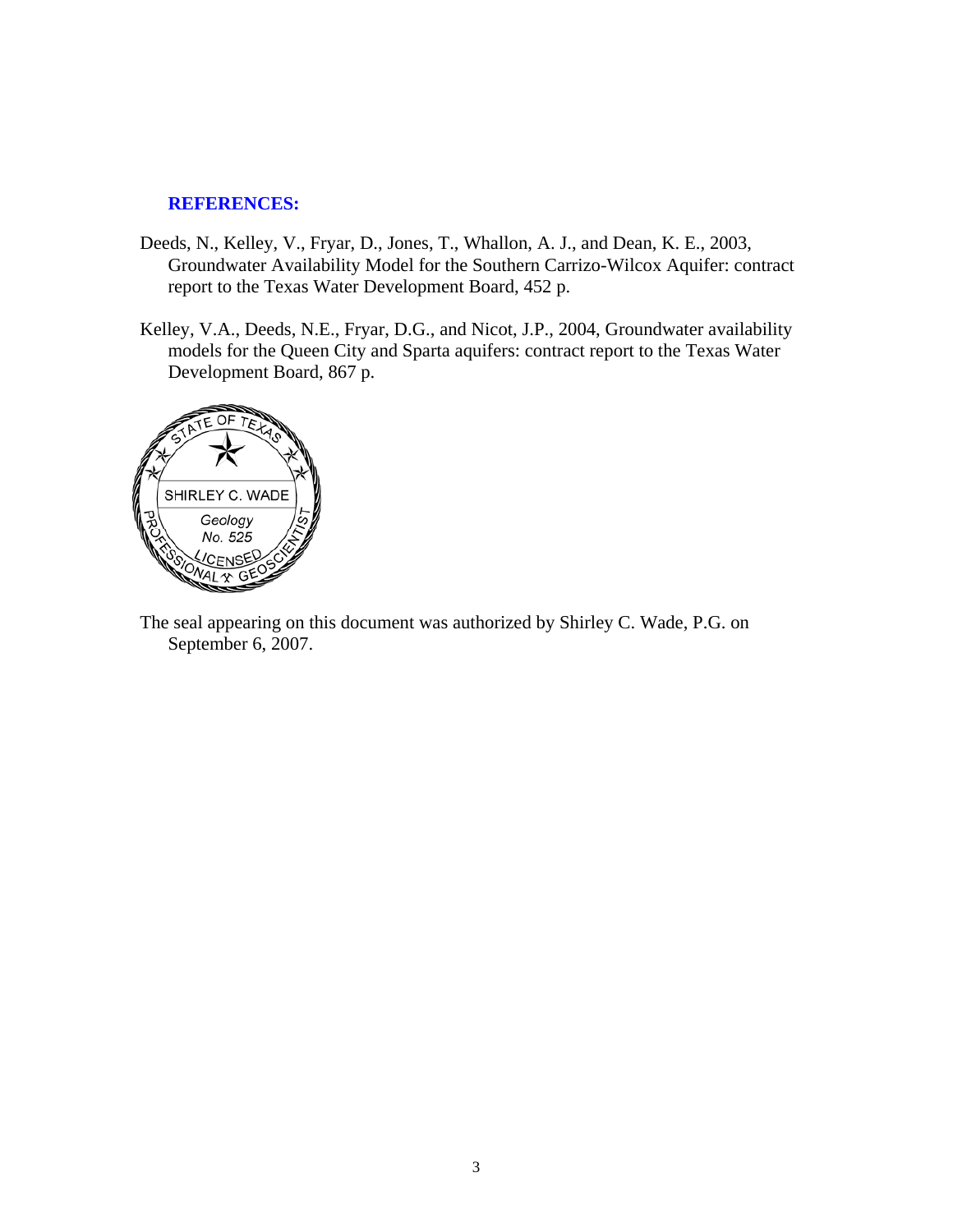Table 1:Selected flow terms for each aquifer layer, into and out of the Guadalupe County Groundwater Conservation District, averaged for the years 1980 to 1999 from the groundwater availability model of the southern part of the Queen City, Sparta, and Carrizo-Wilcox aquifers. Flows are in acre-feet per year. Note: a negative sign refers to flow out of the aquifer in the District. A positive sign refers to flow into the aquifer in the District. All numbers are rounded to the nearest acre-foot.

| Aquifer                          | Surface<br>water<br>inflow | Surface<br>water<br>outflow | Lateral<br>inflow into<br>district | Lateral<br>outflow<br>from<br>district | Net inter-<br>aquifer flow<br>(upper) | Net inter-<br>aquifer<br>flow<br>(lower) |
|----------------------------------|----------------------------|-----------------------------|------------------------------------|----------------------------------------|---------------------------------------|------------------------------------------|
| Sparta Aquifer<br>(Layer 1)      | $\overline{0}$             | 0                           | 0                                  | 0                                      | 0                                     | 0                                        |
| Queen City Aquifer<br>(Layer 3)  | 0                          | $\overline{0}$              | 3                                  | 2                                      | $\Omega$                              | -3                                       |
| Carrizo Aquifer<br>(Layer 5)     | 75                         | $-287$                      | 10                                 | $-6,752$                               | 390                                   | $-738$                                   |
| <b>Upper Wilcox</b><br>(Layer 6) | 0                          | $\overline{0}$              | 1                                  | $-48$                                  | 738                                   | $-99$                                    |
| Middle Wilcox<br>(Layer 7)       | 1,896                      | $-3,965$                    | 1,045                              | $-4,874$                               | 99                                    | $-557$                                   |
| Lower Wilcox<br>(Layer 8)        | 719                        | $-605$                      | 596                                | $-4,378$                               | 557                                   | 0                                        |